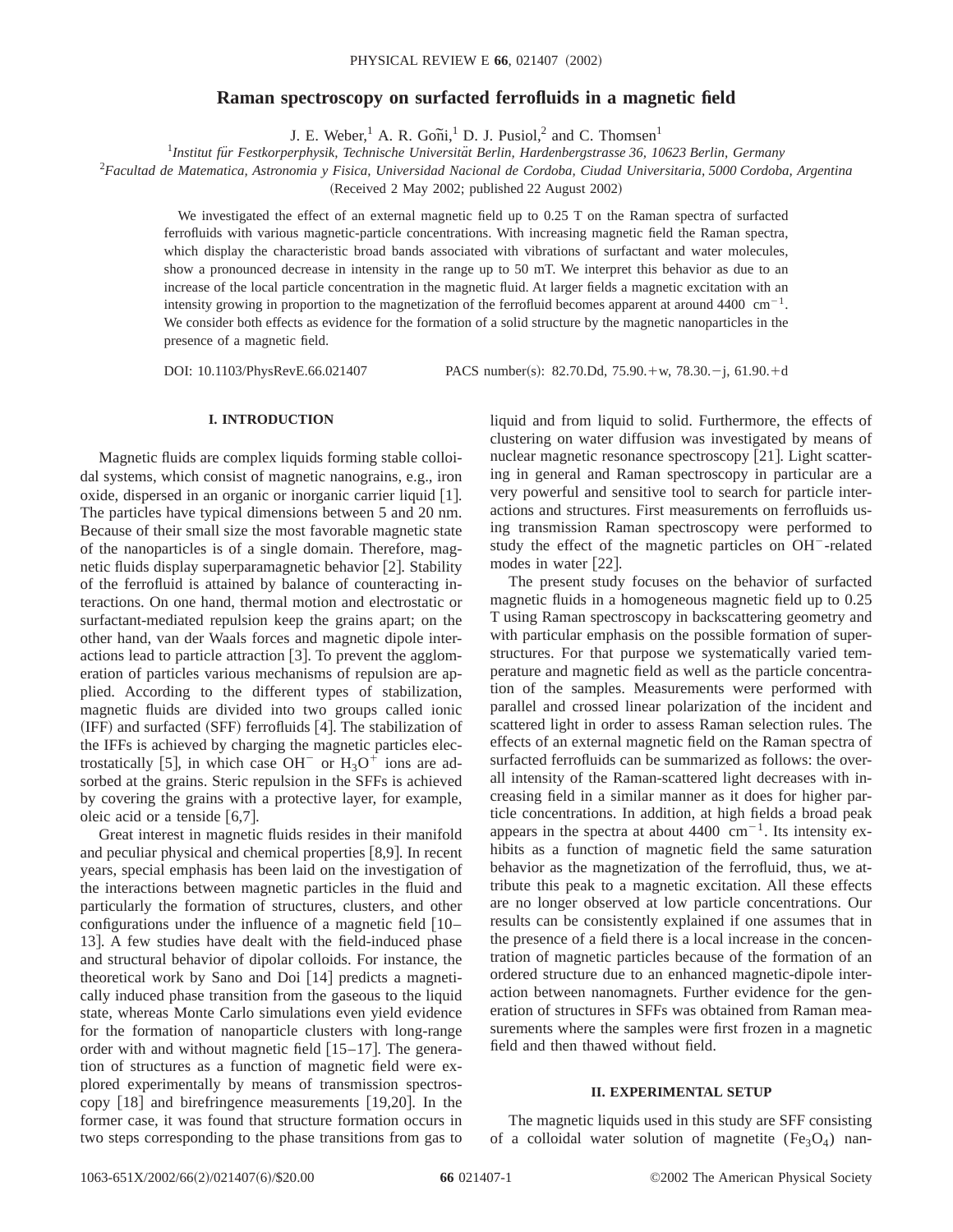

FIG. 1. Room-temperature Raman spectra for different nanoparticle concentrations of a water-based surfacted ferrofluid (SFF) taken with parallel linear polarization. The spectra were shifted vertically for clarity and the corresponding baselines are indicated. For comparison, the Raman spectrum of an aqueous solution with roughly 10 vol % surfactant is also shown.

ograins with a surfactant bilayer of dodecanoic (laurin) acid and marlipal. The average diameter of the grains is around 10 nm. Starting at 10% by volume, a given ferrofluid was diluted several times so that the concentration ranged between 10 and 0.3 vol %. For the Raman experiments we used a single-grating spectrometer of the LABRAM type equipped with a notchfilter for rejection of the laser light and a microscope for micro-Raman measurements in backscattering. Spectra were excited using the 514.5 nm line of an Arion laser. The samples were loaded into quartz tubes to avoid water evaporation. The tubes were mounted on a brass block that was kept at a constant temperature with a Peltier cooling unit. During the measurements in the frozen state the tubes were placed into a cold-finger cryostat and cooled down to liquid nitrogen temperature. The magnetic field was generated by two permanent supermagnets and applied perpendicular to the direction of the incident laser beam. The strength of the magnetic field was varied by changing the separation between pole pieces.

### **III. RESULTS AND DISCUSSION**

Figure 1 shows polarized Raman spectra for five different concentrations of the SFF dilution series measured without magnetic field. The spectra display a broad but structured background extending over the whole spectral range up to

 $6000 \text{ cm}^{-1}$ , which is attributed to light scattering by the surfactant (marlipal and laurin acid). Surfactant molecules not only cover the nanoparticles but are also present in free form in the liquid. This assumption was verified by measurements of marlipal and laurin acid diluted in an aqueous solution without magnetic particles, which shows a similar Raman spectrum as the ferrofluid. Furthermore, the welldefined peaks at around 430  $\text{cm}^{-1}$  and at 3400  $\text{cm}^{-1}$  are associated with molecular vibrations of water. The lowenergy peak corresponds to rotational vibrations, the socalled librations of the  $H_2O$  molecule, whereas the superposition of the main OH-stretching modes of water at 3233 cm<sup>-1</sup>, 3393 cm<sup>-1</sup>, and 3511 cm<sup>-1</sup> give rise to the broad peak centered at  $3400 \text{ cm}^{-1}$  [22,23]. Obviously, the less the concentration of magnetic particles and thus of surfactant, the stronger are the OH-stretching modes as compared to the background.

An interesting observation concerns the change in overall intensity of the Raman spectra for the dilution series, which in absolute terms decreases with increasing particle concentration (see Fig. 1). Ferrofluids are nontransparent liquids in the visible range owing to the strong dispersion of light by the nanometer-size particles of the colloid. This leads to small effective volumes for Raman scattering. As the distances between the nanograins get larger when the particle concentration decreases, the scattering volume and thus the intensity of the whole Raman spectrum increases. Particularly the intensity of the OH-stretching modes increases noticeably because the ferrofluid was diluted with water. We show below that a somewhat similar behavior of the Raman intensity is observed for a given SFF when a magnetic field is applied.

Figure 2 displays parallel as well as crossed polarized Raman spectra of the ferrofluid with a concentration of 7 % by volume for different magnetic fields up to 0.2 T. The OH-stretching modes of water exhibit clear polarization selection rules since they are absent in depolarized spectra [Fig. 2(b)] with exception of the peak at  $3511 \text{ cm}^{-1}$  which corresponds to a stretching mode  $[22,23]$ . The effect of the applied magnetic field on the Raman spectra of the SFF in both polarizations is twofold: with increasing field the background decreases in intensity, whereas a broad peak centered at around  $4400 \text{ cm}^{-1}$  with full width at half maximum  $\sim$ 3000 cm<sup>-1</sup> becomes increasingly apparent in the spectra [dashed curve in Fig. 2(b) for crossed polarization]. Both effects of the magnetic field were observed for all samples of the dilution series, but they were much less pronounced at low concentrations.

The integrated intensity of the background and a Gaussian peak at a fixed energy of  $4400 \text{ cm}^{-1}$  for three concentrations are plotted in Fig. 3 as a function of the applied magnetic field together with the measured magnetization of the SFF [24]. From these data it becomes clear that the decrease of the background intensity goes together with the appearance of the high-energy peak. The intensity of the latter follows the saturation behavior of the magnetization, as the external field increases. As expected for a fluid with superparamagnetic behavior, the saturation field does not depend on concentration. In contrast, the absolute value of the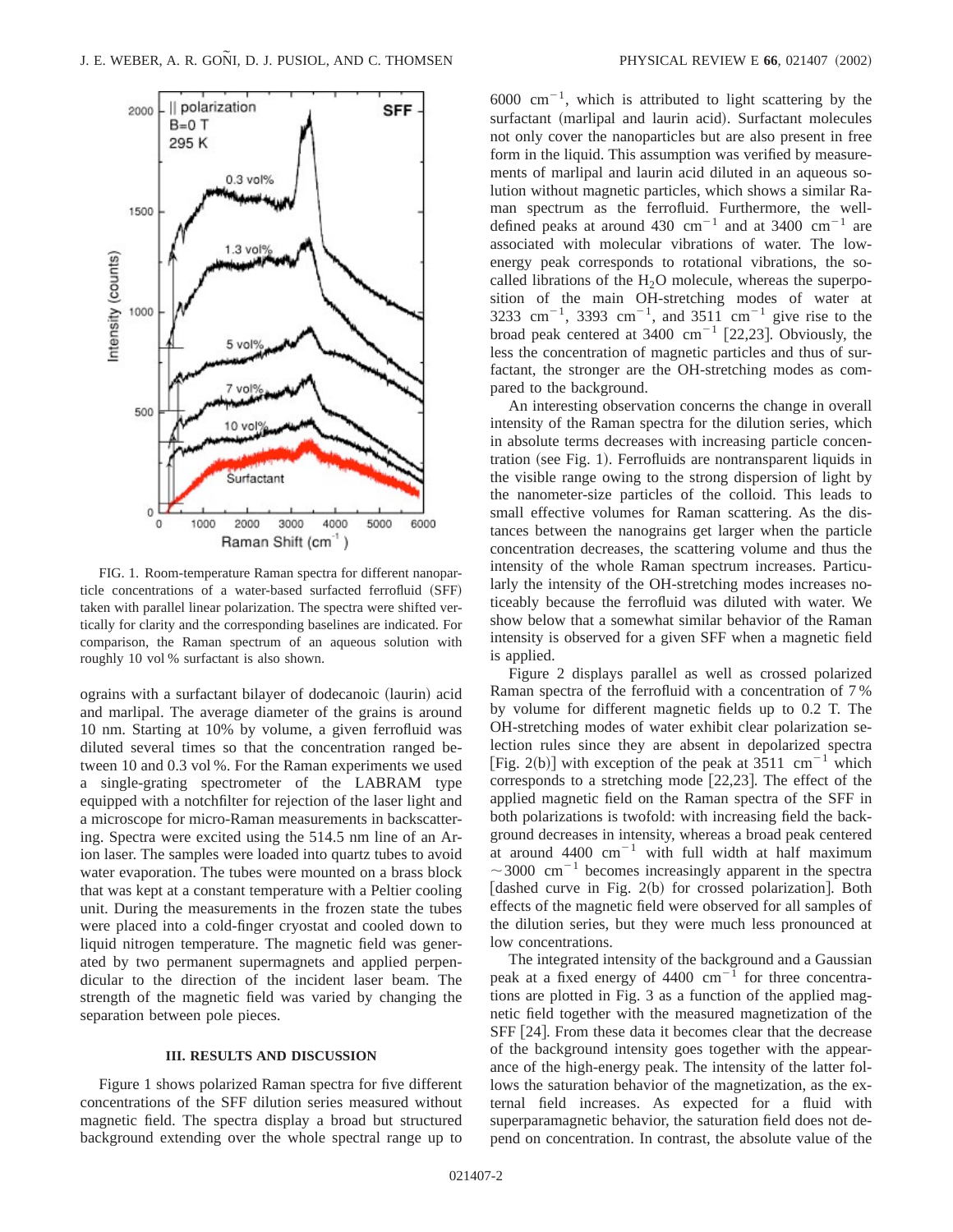

FIG. 2. Raman spectra (unshifted) of the surfacted ferrofluid with a concentration of 7 vol % for different external magnetic fields taken at room temperature with  $(a)$  parallel and  $(b)$  crossed polarization. The dashed curve represents the Gaussian peak associated with the magnetic excitation used for fitting the 0.2 T spectrum.

magnetization in saturation decreases proportionally to the density of magnetic moments, i.e., nanograins. In full accordance, the magnetic-field induced changes in the Raman spectra are the same but weaker as the particle concentration is reduced. In fact, for the most diluted fluid  $(0.3 \text{ vol } \%)$  the background decreases very little in intensity and the highenergy excitation is barely observable.

By comparing the effect of magnetic field on the background with the changes in the Raman intensity as a function of concentration we are led to the conclusion that the field, while it magnetizes the ferrofluid, gives rise to an increase in the local density of ferromagnetic particles. This results in a



FIG. 3. Magnetic-field dependence of the integrated intensity of the background (full symbols) and the Gaussian peak at 4400  $cm^{-1}$  (open symbols) from polarized spectra measured at room temperature for three different particle concentrations. Dashed curves represent the magnetization data (right axis).

decrease in the effective scattering volume and consequently in the intensity of the Raman spectra. Such a change in the local concentration of magnetic particles can be explained only by assuming that the nanograins attract each other due to dipole-dipole interactions when the magnetic moments orient themselves in the external field. In this case, it is likely that nanoparticles form needle-shaped structures and clusters, as predicted by Monte Carlo simulations  $[15,16]$  and observed in optical microscopy [18]. Due to the local nature of the changes in particle density, significant concentration gradients are expected to occur depending on the local strength of the magnetic field. As a matter of fact, the ferrofluids exhibit pronounced magnetostriction effects. In principle, the detection of those gradients is possible using our microscope setup. Such experiments are under consideration and will be published elsewhere.

We now turn to the discussion of the origin of the magnetic field induced peak at 4400  $cm^{-1}$ , whose intensity increases in proportion to the magnetization. This behavior is better appreciated in the spectra of Fig.  $2(b)$  for crossed polarization. On the assumption that the distances between the particles are reduced in a magnetic field, we attribute this peak to a magnetic excitation caused by fluctuations in the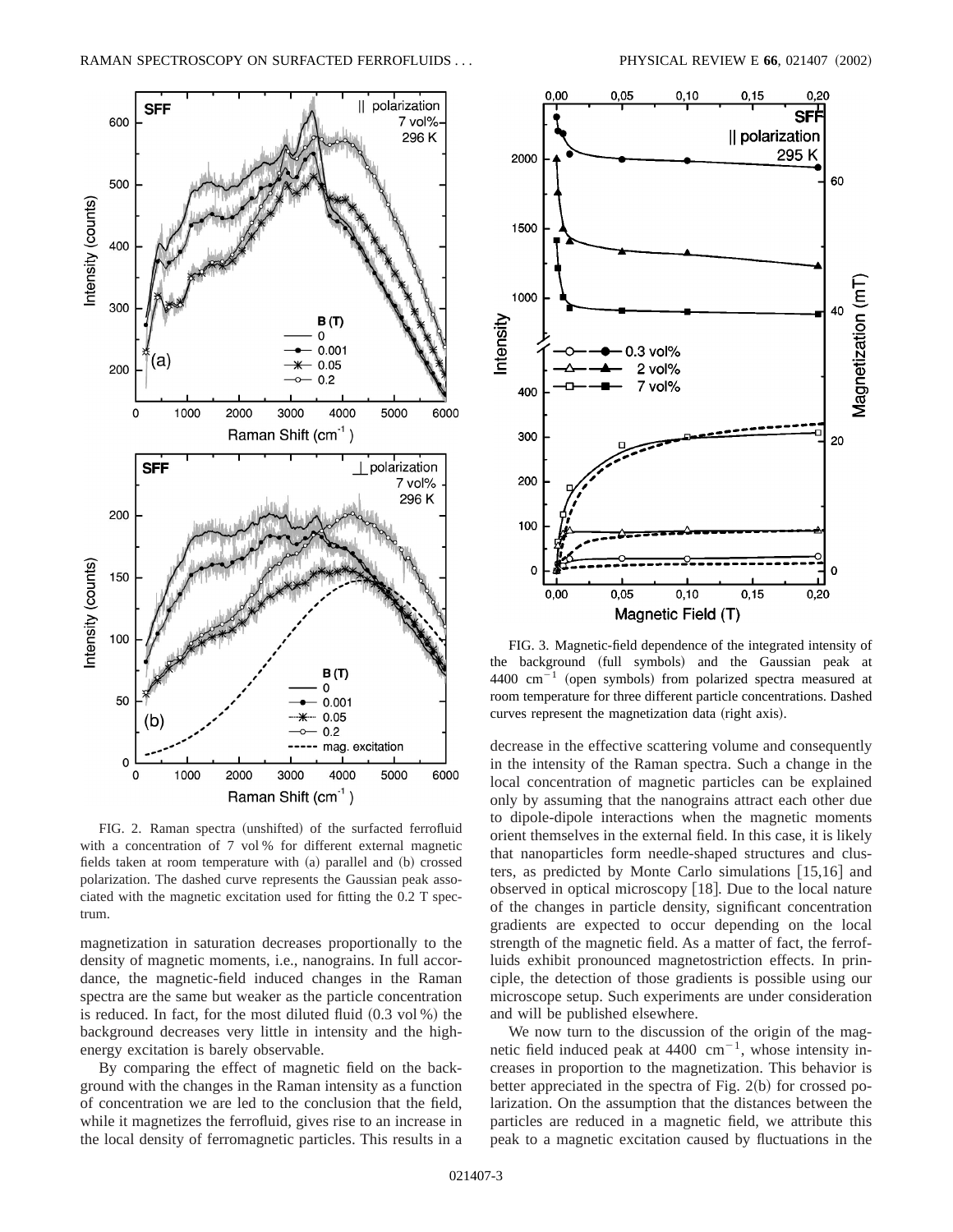magnetization of the ferrofluid. Within linear-response theory the relation between the electric field of the light **E** and the induced polarization **P** of a magnetic material with magnetization  $M$  is given by [25]

$$
\mathbf{P} = \varepsilon_0 \chi \mathbf{E} + i \varepsilon_0 G \mathbf{M} \times \mathbf{E},\tag{1}
$$

where  $\varepsilon_0$  is the vacuum permittivity,  $\chi(M)$  is the electric susceptibility which, in turn, is a function of **M** and *iG*  $= \partial \chi_{ii} / \partial M_k$  (for *ijk* any cyclic permutation of *xyz*) is the susceptibility derivative. The components of the magnetization have thermal fluctuations whose power spectra determine the frequency distribution of the scattered light. The second term of Eq.  $(1)$  represents the Faraday-rotation mechanism for light scattering due to the contributions of the average value  $\langle M_z \rangle$ , where *z* is taken as the direction of the applied field. In solids, the contribution of the magnetization to the first term in Eq.  $(1)$  gives rise to negligible coupling to the light. However, it turns out that this term leads to strong scattering for liquids due to fluctuations of the refractive index. The magnetization power spectrum required for the inelastic light scattering cross section can be determined by the fluctuation-dissipation theorem from the transverse part of the response function due to Faraday rotation. The result for the cross section reads  $[25]$ 

$$
\frac{d^2\sigma}{d\Omega d\omega_S} \propto \omega_I \omega_S^3 V G^2 \hbar \omega \gamma \langle M_z \rangle |(\varepsilon_S \varepsilon_I)_+|^2
$$
  
 
$$
\times [n(\omega) + 1] \frac{\Gamma/\omega_0}{(\omega_0 - \omega)^2 + \Gamma^2}, \qquad (2)
$$

with  $\omega_I, \varepsilon_I$ , and  $\omega_S, \varepsilon_S$  the frequency and polarization vector of the incident and scattered photon, respectively, *V* the scattering volume,  $\hbar \omega$  the Raman shift,  $\gamma = g \mu_B / \hbar$  the gyromagnetic ratio of the nanograins in Bohr magneton units, and  $n(\omega)$  the thermal occupation number of the magnetic excitation. The transverse cross section  $(2)$ , which corresponds to scattering with *x*,*z* or *y*,*z* crossed polarization, has a Lorentzian lineshape centered on the frequency  $\omega_0$  and with a width  $\Gamma$ .

According to Eq. (2) we assign the peak at 4400  $cm^{-1}$  to a collective magnetic excitation of the magnetic dipole system in the ferrofluid. The frequency of this excitation,  $\omega_0$  $= \gamma B$ , is determined by the strength of the gyromagnetic ratio and the macroscopic magnetic field  $\mathbf{B} = \mathbf{B}_0 + \mu_0 \mathbf{M}$ , where  $\mathbf{B}_0$  is the external field and  $\mu_0$  is the vacuum permeability. For single-domain nanoparticles consisting of  $10^3 - 10^4$  atoms, as in our case of SFFs of superparamagnetic character [2], it holds that  $\gamma \geq 1$  since it is proportional to the number of magnetic atoms in a nanograin. The particle-size distribution is very broad ( $\pm 50\%$  of the mean size), which leads to the broad Gaussian peak observed in the Raman spectra at high magnetic fields  $[dashed curve in Fig. 2(b)].$ Furthermore, we notice that Eq.  $(2)$  predicts that the scattering intensity of the magnetic excitation should increase linearly with the *z* component of the magnetization, in agreement with our observations (see Fig. 3). The characteristic frequency  $\omega_0$ , however, is expected to depend on magnetic



FIG. 4. (a) Polarized and (b) depolarized Raman spectra of the surfacted ferrofluid with 7 vol % particle concentration for different temperatures and magnetic fields. The inset illustrates the temperature-field cycle followed in the experiment. Dashed curves represent again the Gaussian peak used for the magnetic excitation to fit the spectra taken at point  $3$  (see inset).

field. In spite of this, we were able to fit the Raman spectra for different magnetic fields using a constant value of 4400 cm<sup>-1</sup> for  $\omega_0$ . This might be an indication that the feature observed at high fields corresponds to an *overdamped* collective excitation of the magnetic moments of the nanograins; a mode which exists in strongly disordered systems [ $26$ ]. In this case, the light-scattering line shape given by Eq.  $(2)$  yields a broad peak centered at the inverse of the relaxation time.

Further insight into the properties of the magnetic excitation and its relation to the build up of structures in the SFF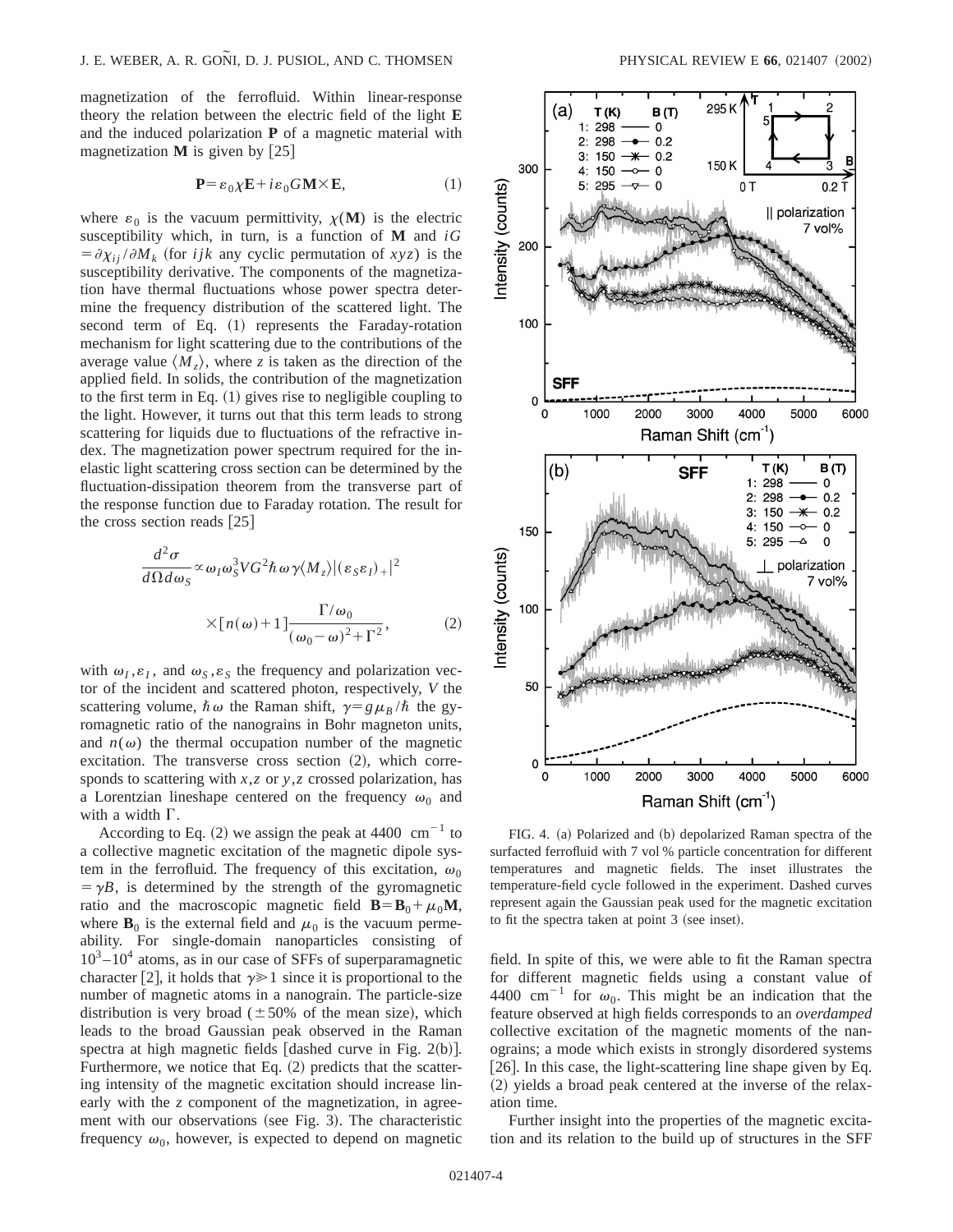can be gained from Raman measurements along a temperature-field cycle, as depicted in the inset to Fig. 4. For each point on the cycle denoted by numbers a Raman spectrum of the 7 vol % sample was measured in parallel and crossed polarization, as shown in Figs.  $4(a)$  and  $(b)$ , respectively. As the magnetic field is raised at room temperature in going from 1 to 2, ordered structures can form in the ferrofluid and the magnetic excitation clearly shows up in the spectra in both polarizations. Then the sample is frozen in a field of 0.2 T, which causes an overall decrease in intensity but the magnetic excitation remains observable mainly in depolarized spectra. This is important for two reasons: First, the observation of the excitation in the frozen state indicates that it is associated with fluctuations in the orientation of the magnetic moments of the nanoparticles but not to the reorientation of the grains themselves, as they were nanomagnets. Second, the weakness of the Raman signal at  $4400 \text{ cm}^{-1}$  in parallel polarization when the liquid freezes [compare dashed lines in Figs.  $4(a)$  and  $(b)$ ] is due to the suppression of the mechanism for polarized scattering represented by the first term of Eq.  $(1)$ , which is only active if magnetizationinduced fluctuations of the density and hence of the refractive index are possible. Finally, quenching the field in the frozen state has no influence on the spectra; the magnetic excitation are still observed because the structure formed before cooling remains intact. After raising the temperature to ambient conditions the original spectra are recovered.

Another interesting experiment consists of the reversal of the sequence in the temperature-field cycle. If the ferrofluid is frozen before the magnetic field is applied, the spectra at point 3 differ from that measured otherwise in that the magnetic excitation is absent. This is a clear indication that in order for this excitation to exist, the magnetic moments of the nanoparticles need to interact with each other. This situation is realized when the magnetic particles come closer

together undergoing an disorder-order phase transition, hence forming an ordered structure in the presence of a external magnetic field. By applying the field in the frozen state, such phase transformation is inhibited and a magnetic excitation does not appear in the Raman spectra. Further spectroscopical evidence for the nucleation of the ordered phase might be gained from the Rayleigh scattering signal.

## **IV. CONCLUSIONS**

We have investigated the generation of particle structures induced by a magnetic field in surfacted ferrofluids of different concentrations using Raman spectroscopy. Evidence of structure formation and the concomitant reduction of the interparticle distances is obtained from the decrease in intensity of the background in the Raman spectra and the appearance of a magnetic excitation at around  $4400 \text{ cm}^{-1}$ , as the magnetic field is increased at room temperature. These effects are very weak or absent for low particle concentrations or if the field is applied in the frozen state. Furthermore, we were able to demonstrate that the magnetic excitation has collective character corresponding to an overdamped coherent fluctuation of the orientation of the interacting magnetic dipoles of the nanograins in the structure formed before by the application of an external field. In this way, we provided further insight into the behavior of surfacted ferrofluids in the presence of magnetic fields. Future experiments will aim at revealing the exact mechanism for structure generation as well as their forms, symmetries, and anisotropies.

## **ACKNOWLEDGMENTS**

We are grateful to S. Hess and A. Figueiredo Neto for helpful discussions. Special thanks are due to Dr. Norbert Buske from Berlin Heart AG for producing and providing the ferrofluids used in the experiments.

- $[1]$  W.C. Elmore, Phys. Rev. **54**, 309  $(1938)$ .
- [2] C.P. Bean and J.D. Livingstone, J. Appl. Phys. 40, 120S  $(1959).$
- [3] R.E. Rosensweig, *Ferrohydrodynamics* (Dover, New York, 1997).
- [4] C.E. González, D.J. Pusiol, A.M. Figueiredo Neto, M. Ramia, and A. Bee, J. Chem. Phys. **109**, 4670 (1998).
- [5] R. Massart, IEEE Trans. Magn. **17**, 1247 (1981).
- [6] S.S. Papel, U.S. Patent 3,215,572 (1965).
- [7] N. Buske, Prog. Colloid Polym. Sci. **95**, 175 (1994).
- [8] E. Blums, A. Cebers, and M. M. Maiorov, *Magnetic Fluids* (Walter de Gruyter, Berlin, 1997).
- [9] H.E. Horng, Chin-Yih Hong, S.Y. Yang, and H.C. Yang, J. Phys. Chem. Solids **62**, 1749 (2001).
- [10] Jing Liu, E.M. Lawrence, A. Wu, M.L. Ivey, G.A. Flores, K. Javier, J. Bibette, and J. Richard, Phys. Rev. Lett. **74**, 2828  $(1995).$
- [11] K.T. Wu, Y.D. Yo, and H.K. Huang, J. Appl. Phys. 87, 6932  $(2000).$
- [12] A.O. Ivanov and O.B. Kuznetsova, Phys. Rev. E 64, 041405  $(2001).$
- [13] D. Lacoste and T.C. Lubensky, Phys. Rev. E 64, 041506  $(2001).$
- [14] K. Sano and M. Doi, J. Phys. Soc. Jpn. **52**, 2810 (1983).
- [15] R.W. Chantrell, J. Appl. Phys. 53, 2742 (1982).
- [16] K. OGrady, A. Bradbury, S.W. Charles, S. Menear, J. Popplewell, and R.W. Chantrell, J. Magn. Magn. Mater. **31-34**, 958 (1983).
- [17] S.W. Davis, W. McCausland, H.C. McGahagan, C.T. Tanaka, and M. Widom, Phys. Rev. E 59, 2424 (1999).
- [18] M. Ivey, Jing Liu, Yun Zhu, and Serge Cutillas, Phys. Rev. E **63**, 011403 (2000).
- [19] E. Hasmonay, J. Depeyrot, M.H. Sousa, F.A. Tourinho, J.-C. Bacri, and R. Perzynski, J. Magn. Magn. Mater. **201**, 195  $(1999)$ .
- [20] K.S. Neto, A.F. Bakuzis, P.C. Morais, A.R. Pereira, R.B. Azevedo, L.M. Lacava, Z.G.M. Lacava, J. Appl. Phys. **89**, 3363  $(2001).$
- [21] C.E. González, D.J. Pusiol, A.M. Figueiredo Neto, M. Ramia, A. Bourdon, and A. Bee, Physica B (to be published)
- [22] P.C. Morais, S.W. da Silva, M.A.G. Soler, M.H. Sousa, and